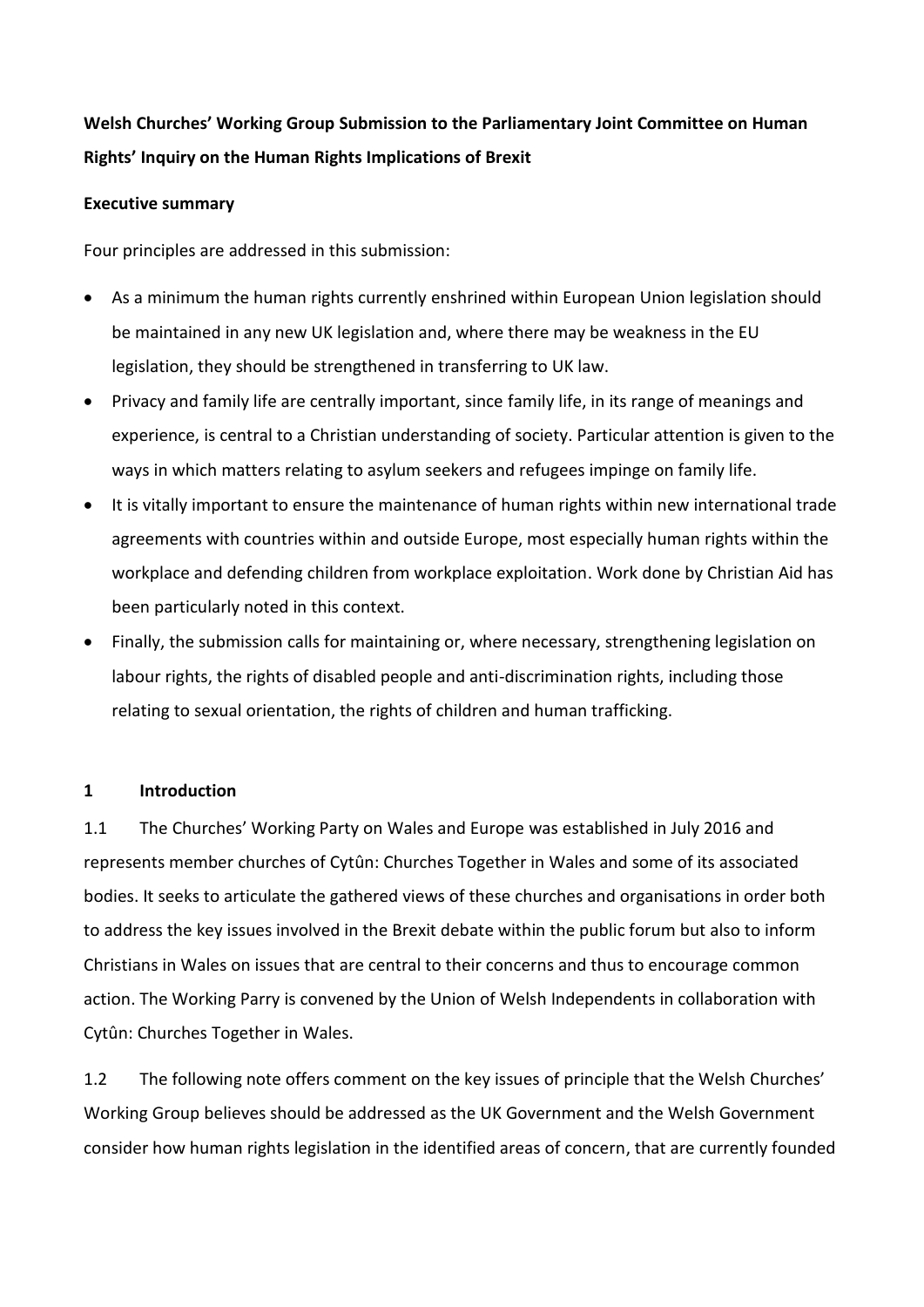on EU legislation, should be protected for the future. This paper does not attempt to bring legislative expertise to bear on the questions raised by the Joint Committee's Inquiry.

1.3 As a general principle, the churches would strongly advocate that any future legislation in the field of human rights should ensure that, as a minimum, the current rights that are embedded within EU legislation should be maintained in future UK law. In some key areas, it may well be that the legislative protection needs to be strengthened as compared to the current position in order to ensure that the UK has the strongest possible legislative framework for the protection of fundamental human rights.

# **2. Submission to Welsh Affairs Committee**

2.1 Many of these areas of concern have already been identified by the Churches' Working Group in its more general submission to the Welsh Affairs Committee. They are restated in the current submission within the context of the specific questions raised by the Joint Committee.

2.2 The following paragraphs from our submission to the Welsh Affairs Committee are relevant to the present Inquiry:

# *7. Rights and opportunities*

- *7.1. Offering swift reassurance to EU citizens whose status is currently uncertain.*
- *7.2. Protecting the status and rights of vulnerable and disabled people, the elderly and children.*
- *7.3. Ensuring that young people have appropriate educational and employment opportunities during the period of greater economic uncertainty that is ahead, including continued participation in programmes such as Horizon 2020.*
- *7.4. Being welcoming to the stranger and the poor among us, including continued participation in EU and Europe-wide programmes of resettlement of refugees.*
- *7.5. Protecting individual and workers' rights, ensuring that rights currently guaranteed at EU level are written down into UK and/or Welsh law.*

# *8. Minority communities*

- *8.1. HM Government and the Welsh Government should continue to protect the rights of minority Communities, especially those who currently feel vulnerable as a result of hate crimes and abuse.*
- *8.2. Both Governments should guarantee, through appropriate legislation and adequate funding, the nurture and encouragement of minority languages, particularly but not exclusively, the Welsh language. As Welsh will lose its co-official status at EU level when we*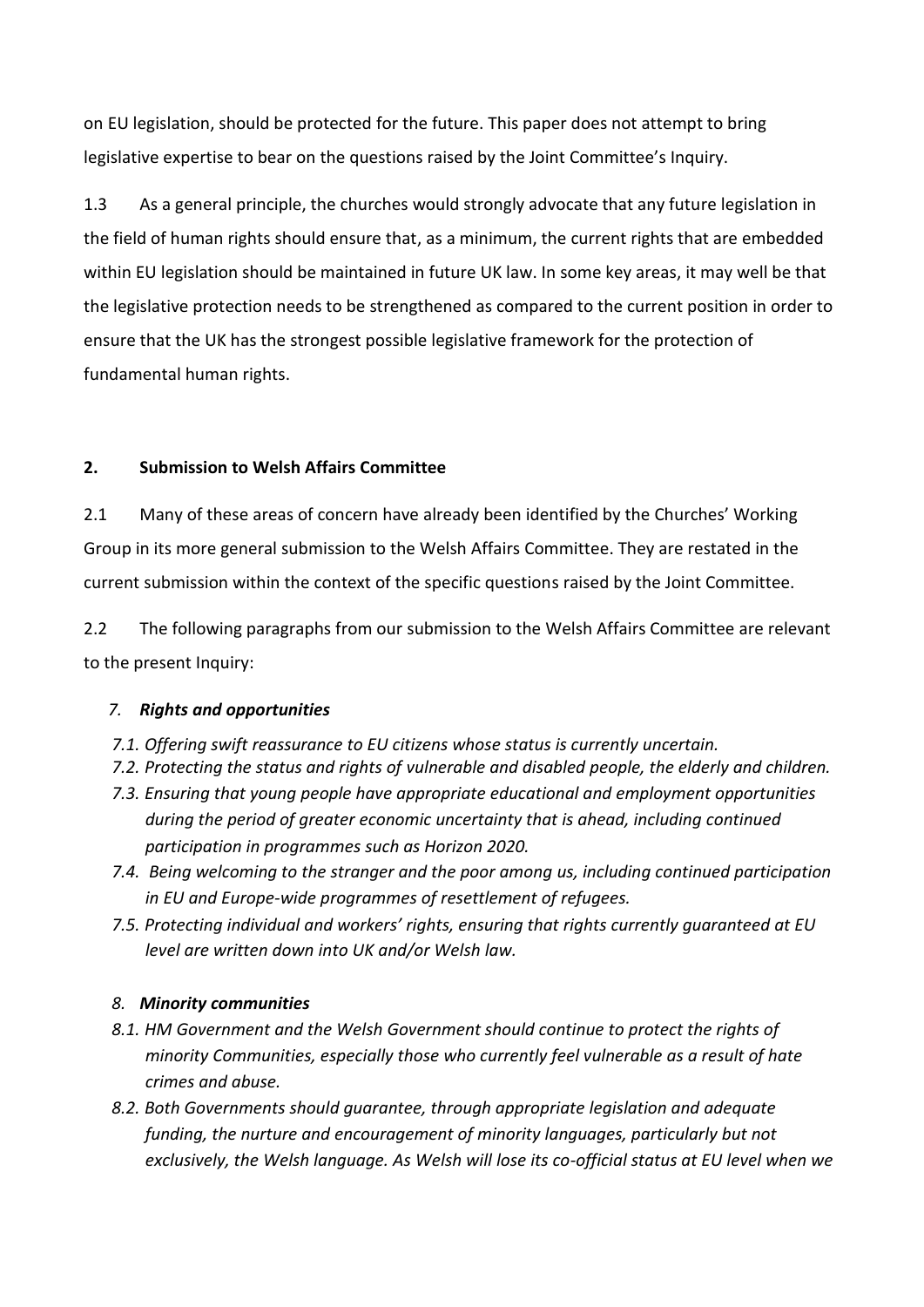*leave the EU, we believe that an analogous status should be introduced at UK level for Welsh (and also for Scottish and Irish Gaelic)*

#### **3. Privacy and family life**

3.1 The Churches' Working Party regards privacy and family life as of paramount importance, since family life is regarded as fundamental to a Christian understanding of society. In the current context, we believe that family life should be defined in the broadest possible terms. Crucially, in this context, the rights of children should be paramount, whatever the nature of the relationship between their parents/guardians, and special consideration needs to be given to families that consist of one partner from the UK and one partner from outside the UK as well as families from other European or non-European states that are either officially resident within the UK or are seeking asylum or refugee status within the UK. The current status of these family units within EU legislation should be enshrined, and where necessary, strengthened within the post-Brexit UK law.

3.2 We further believe that any loopholes within current law that raise questions about the rights and security of families need to be addressed in order to ensure that 'residence rights' and the 'genuine and subsisting relationship between a parent and child' are maintained and, if possible, strengthened within the new legislation.

#### **4. International trade**

4.1 The Welsh Churches' Working Party believes that human rights protection is fundamentally important within international trade deals, as well as within employment laws within the UK. We believe that as a basic minimum they should be modelled 'in current wording in EU trade deals'. We further believe that in the process of developing a new legislative framework in this area the highest possible emphasis should be given to just and fair working conditions for all workers in companies with which trade deals are being negotiated. There should be no room for compromise on human rights in the workplace nor should there be any tolerance, within new agreements, of the exploitation of children in the workplace. No trade deal, however advantageous to the UK economy, should be agreed that does not offer full, monitored assurances in this area.

4.2 The Churches' partners in the field of overseas aid and development such as Christian Aid and Tear Fund have played a key role in advocating the maintenance of the highest standards of